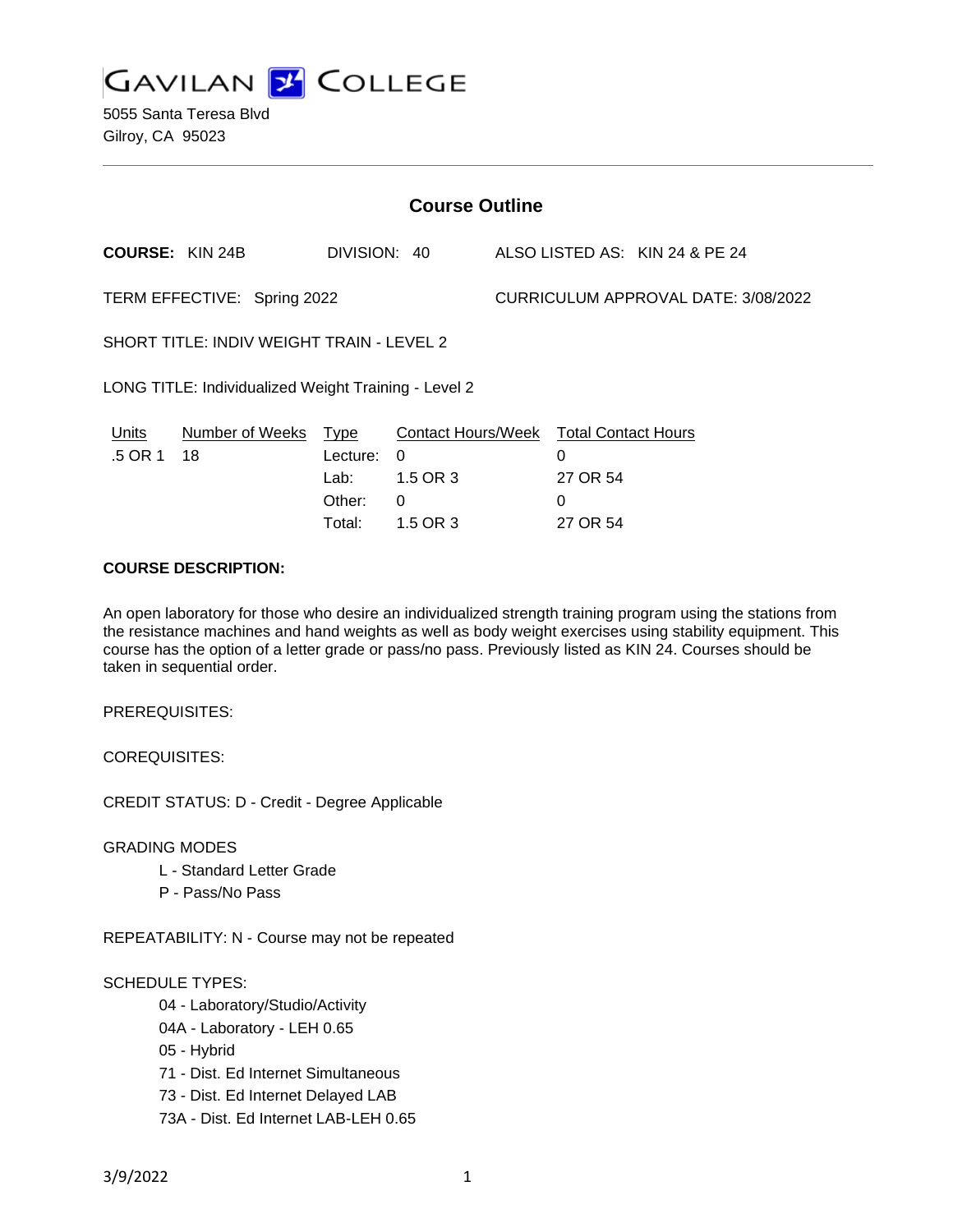# **STUDENT LEARNING OUTCOMES:**

By the end of this course, a student should:

1. Utilize at least two (2) types of muscular strength training routines that apply the principles of specificity, overload, and progression in their weekly workouts.

2. Incorporate at least two (2) stabilization endurance training exercises and two (2) hand weight exercises in their weekly workout routine.

### **COURSE OBJECTIVES:**

By the end of this course, a student should:

1. Develop and perform a weekly muscular strength training workout that applies the principles of specificity, overload, and progression and that incorporates a variety of stabilization endurance training exercises. Demonstrate four (4) strength training exercises that can be performed utilizing the hand weights.

2. Demonstrate optimal levels of stability, strength, and postural control. Utilize different types of workout routines to improve their muscular strength.

3. Discuss and demonstrate the principles of specificity, overload, and progression. Develop a program incorporating these principles.

4. Explain the requirements of the course, including proper workout attire, and use of a workout chart. Correctly log themselves in and out of the lab

### **CONTENT, STUDENT PERFORMANCE OBJECTIVES, OUT-OF-CLASS ASSIGNMENTS**

Curriculum Approval Date: 3/08/2022

1.5 - 3 Hours: Course orientation, including grading and the procedures for use of the open lab.

3 - 6 Hours: Continue orientations as needed.

Introduce the principles of specificity, overload, and progression. Assist students with developing a muscular strength training program that incorporates the principles of specificity, overload, and progression.

4.5 - 9 Hours:

Provide information on stabilization endurance training with the focus on increasing: stability, muscle endurance, neuromuscular efficiency of core, and inter and intramuscular coordination. A variety of exercise workout routines will be explained, including body weight exercises, the use of the stability ball and dynadisc, and single leg exercises. These routines will build on the

principles from level 1 and include 1 - 3 sets of 12 - 20 reps.

16.5 - 33 Hours: Continue to demonstrate and discuss the principles of specificity, overload, and progression and stabilization endurance training exercises. Assist the students with developing a workout routine that incorporates these principles and exercises in their muscular strength training program. Introduce the use of hand weights. Explain and demonstrate the various strength training exercises available utilizing hand weights.

2 Hours: Written final.

### **METHODS OF INSTRUCTION:**

demonstration, peer teaching, small group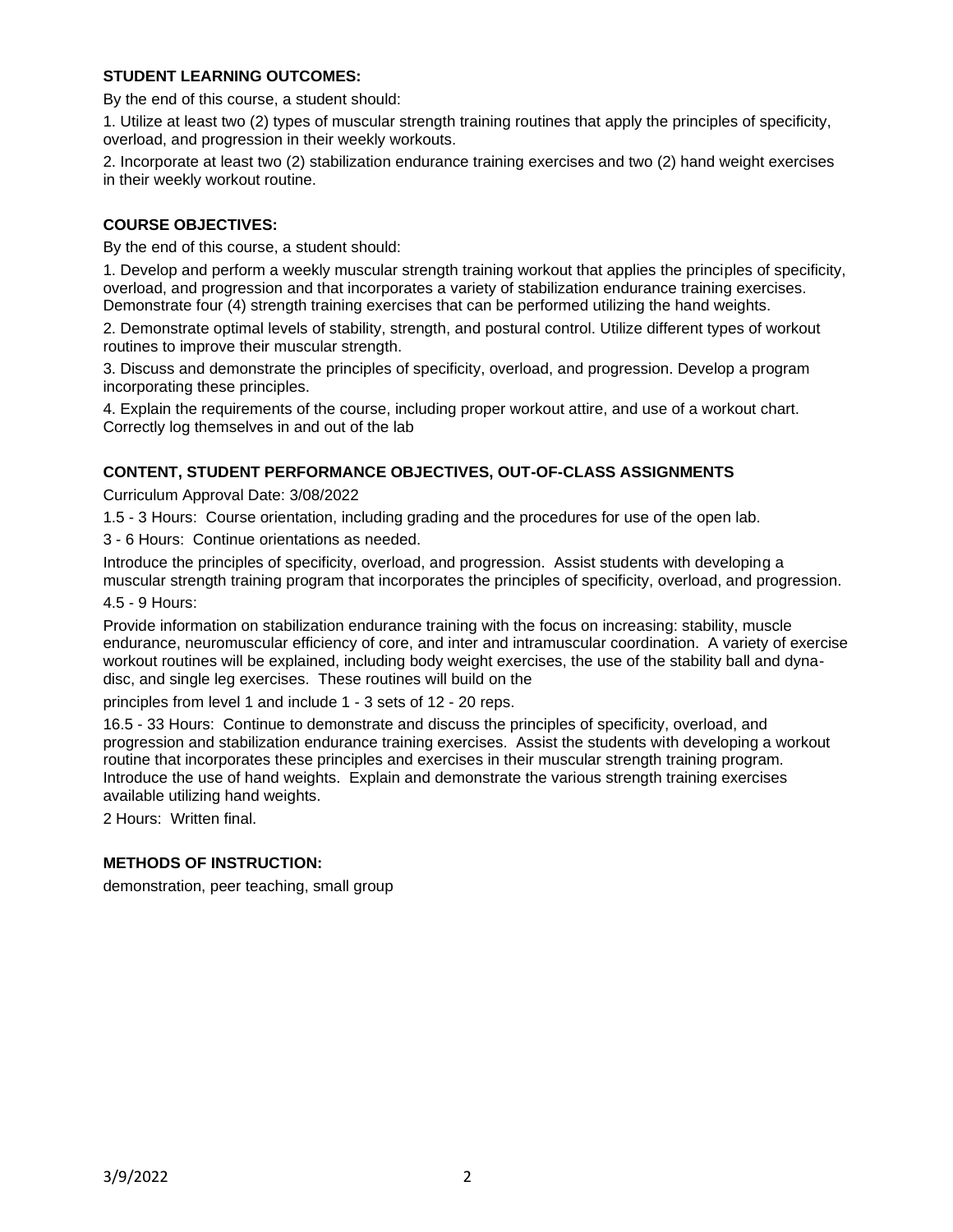# **METHODS OF EVALUATION:**

Skill demonstrations Evaluation Percent 30 Evaluation Description 20% - 30% Multiple choice; Matching items; Other: short answer

Objective examinations Evaluation Percent 20 Evaluation Description 10% - 20% Multiple choice; Matching items; Other: short answer

Other methods of evaluation Evaluation Percent 50 Evaluation Description Required student participation

#### **REPRESENTATIVE TEXTBOOKS:**

No textbook required.